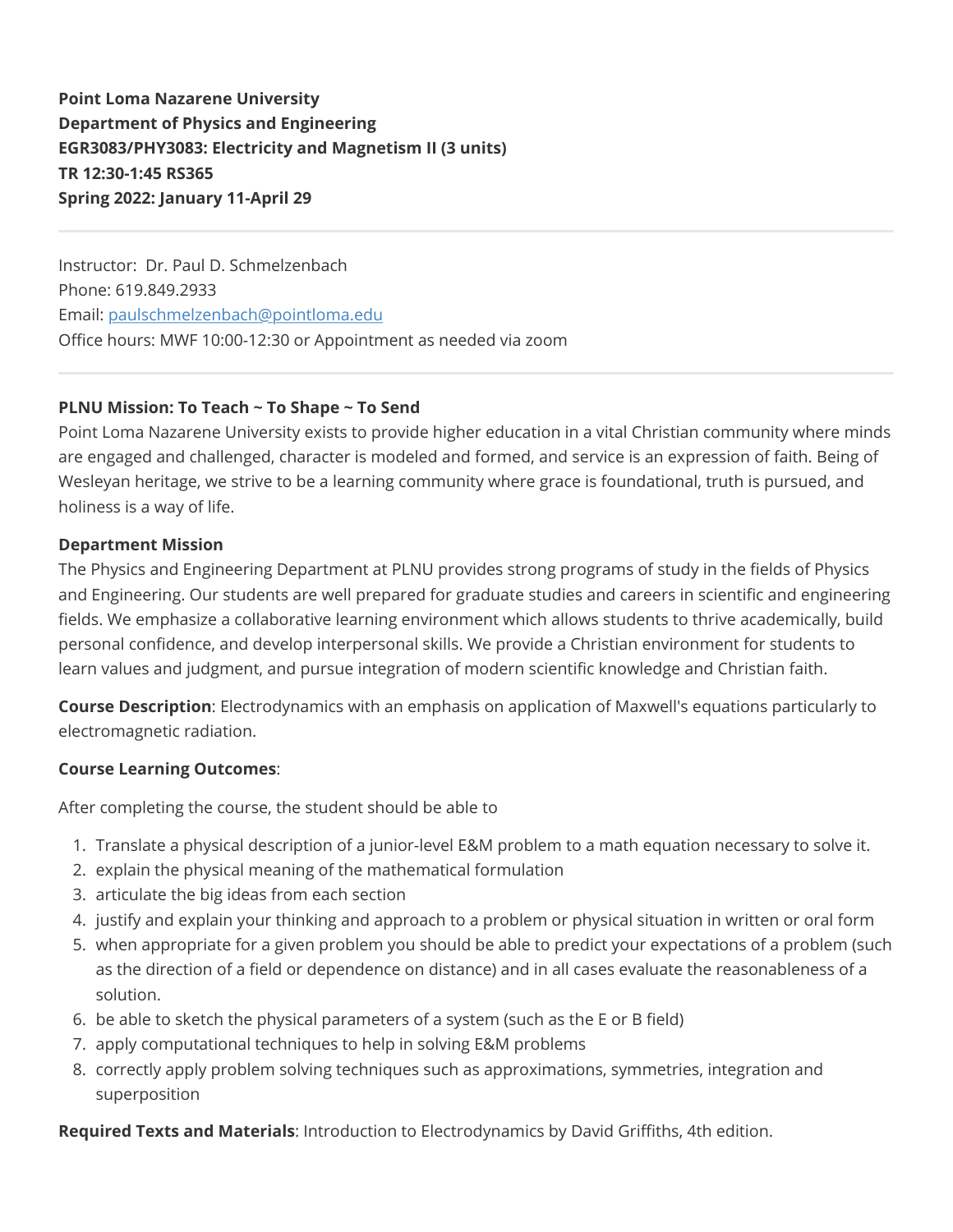## **Course Credit Hour Information**

In the interest of providing sufficient time to accomplish the stated course learning outcomes, this class meets the PLNU credit hour policy for a 3 unit class delivered over 15 weeks. Specific details about how the class meets the credit hour requirements can be provided upon request.

### **Assessment and Grading**

The grade you earn in this course is based on the scale below. The points you receive during the course are weighted accordingly:

**(5%) Preclass** Each class day there will a few questions to answer electronically. Your responses to the preclass questions are graded on the following scale: 3=demonstrates reading/thinking; 2=room for improvement, 1=looks pretty last second, 0=unsatisfactory.

**(10%) Quizzes** Most weeks there will a quiz that will provide a check of your understanding. The lowest quiz score will be dropped

**(30%) Homework** Homework is exceedingly important for developing an understanding of the course material, not to mention building skills in complex physical and mathematical problem solving. Remember that it is not just a "correct" solution that itself that is the true goal, it is the process to the solution that will develop your skill as a physicist or engineer. I encourage you to work together on the homework sets, but you must participate in the process of obtaining the solution to each problem. The guideline is that you should have no trouble explaining or repeating work that you turn in.

**(30%) Exams (3):** Exams will follow chapter 7/8, chapter 9, chapter 10/11.

**(25%) Final exam:** The final examination will be comprehensive with an emphasis on the last section (chapter 12) that only appears on the final exam.

| Α        | B       |               | D             |                |
|----------|---------|---------------|---------------|----------------|
| A 92-100 | B+87-89 | $C+77-79$     | $D+67-69$     | F Less than 59 |
| A-90-91  | B 83-86 | C 73-76       | D 63-66       |                |
|          | B-80-82 | $C - 70 - 72$ | $D - 60 - 62$ |                |

## **Exams**

Examinations and the Final Examination will include problems and questions over material assigned in the text, readings and handouts, as well as material presented in class. No examination shall be missed without prior consent or a well-documented emergency beyond your control. A score of zero will be assigned for an examination that is missed without prior consent or a well-documented emergency beyond your control.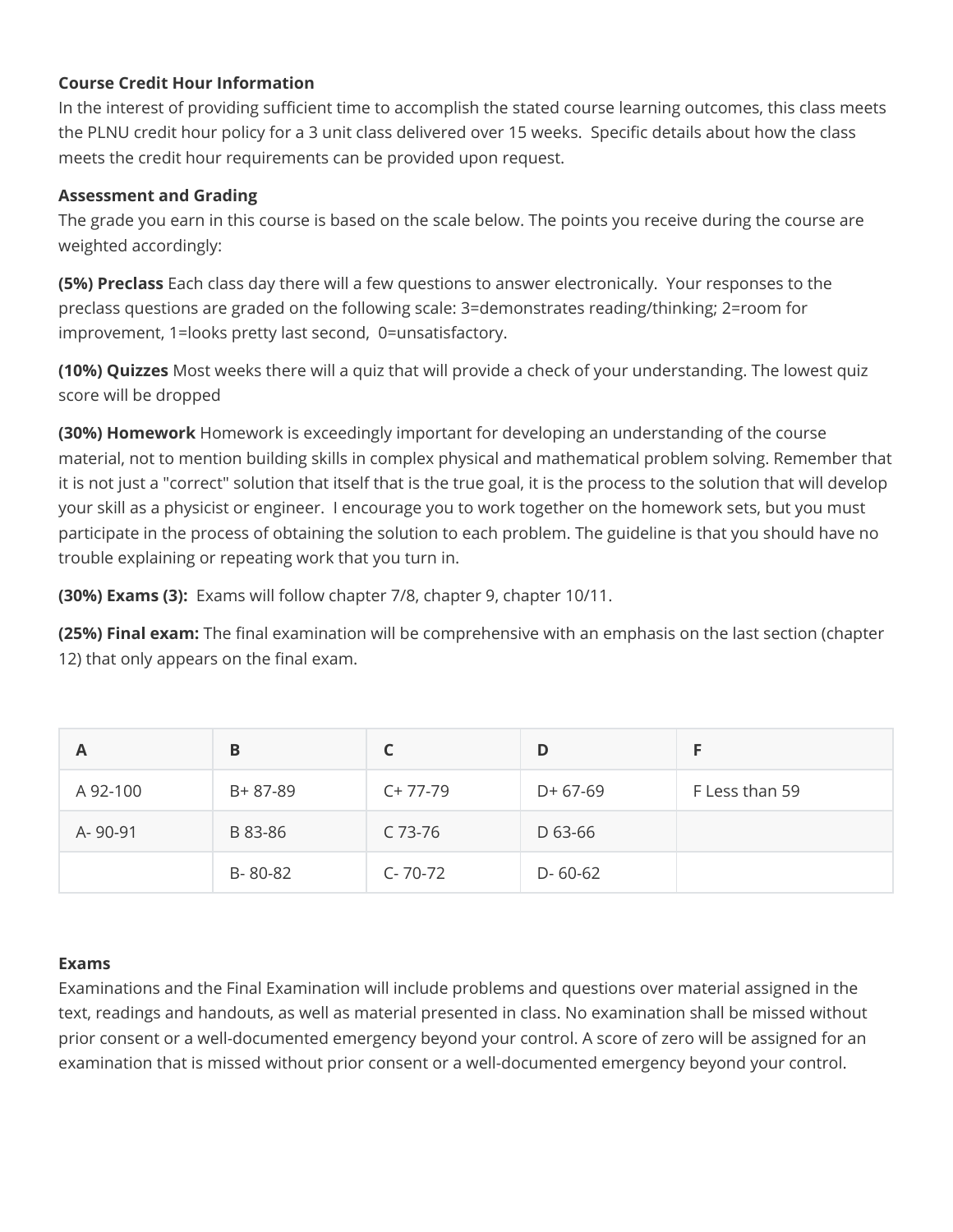## **Final Exam**

The final exam date and time is set by the university at the beginning of the semester and may not be changed by the instructor. This schedule can be found on the university website and in the course calendar. No requests for early examinations will be approved. Only in the case that a student is required to take three exams during the same day of finals week, is an instructor authorized to consider changing the exam date and time for that particular student.

### **Incompletes and Late Assignments**

Each day late a homework assignment submitted will reduce the points you receive by 10 percent. After 5 days, an assignment will no longer be accepted for evaluation. Incompletes will only be assigned in extremely unusual circumstances.

#### **PLNU Copyright Policy**

Point Loma Nazarene University, as a non-profit educational institution, is entitled by law to use materials protected by the US Copyright Act for classroom education. Any use of those materials outside the class may violate the law.

#### **PLNU Academic Honesty Policy**

Students should demonstrate academic honesty by doing original work and by giving appropriate credit to the ideas of others. Academic dishonesty is the act of presenting information, ideas, and/or concepts as one's own when in reality they are the results of another person's creativity and effort. A faculty member who believes a situation involving academic dishonesty has been detected may assign a failing grade for that assignment or examination, or, depending on the seriousness of the offense, for the course. Faculty should follow and students may appeal using the procedure in the university Catalog. See [Academic Policies.](http://catalog.pointloma.edu/content.php?catoid=18&navoid=1278) for definitions of kinds of academic dishonesty and for further policy information.

## **PLNU Academic Accommodations Policy**

PLNU is committed to providing equal opportunity for participation in all its programs, services, and activities. Students with disabilities may request course-related accommodations by contacting the Educational Access Center (EAC), located in the Bond Academic Center ([EAC@pointloma.edu](mailto:EAC@pointloma.edu) or 619-849-2486). Once a student's eligibility for an accommodation has been determined, the EAC will issue an academic accommodation plan ("AP") to all faculty who teach courses in which the student is enrolled each semester.

PLNU highly recommends that students speak with their professors during the first two weeks of each semester/term about the implementation of their AP in that particular course and/or if they do not wish to utilize some or all of the elements of their AP in that course.

Students who need accommodations for a disability should contact the EAC as early as possible (i.e., ideally before the beginning of the semester) to assure appropriate accommodations can be provided. It is the student's responsibility to make the first contact with the EAC.

## **STATE AUTHORIZATION**

State authorization is a formal determination by a state that Point Loma Nazarene University is approved to conduct activities regulated by that state. In certain states outside California, Point Loma Nazarene University is not authorized to enroll online (distance education) students. If a student moves to another state after admission to the program and/or enrollment in an online course, continuation within the program and/or course will depend on whether Point Loma Nazarene University is authorized to offer distance education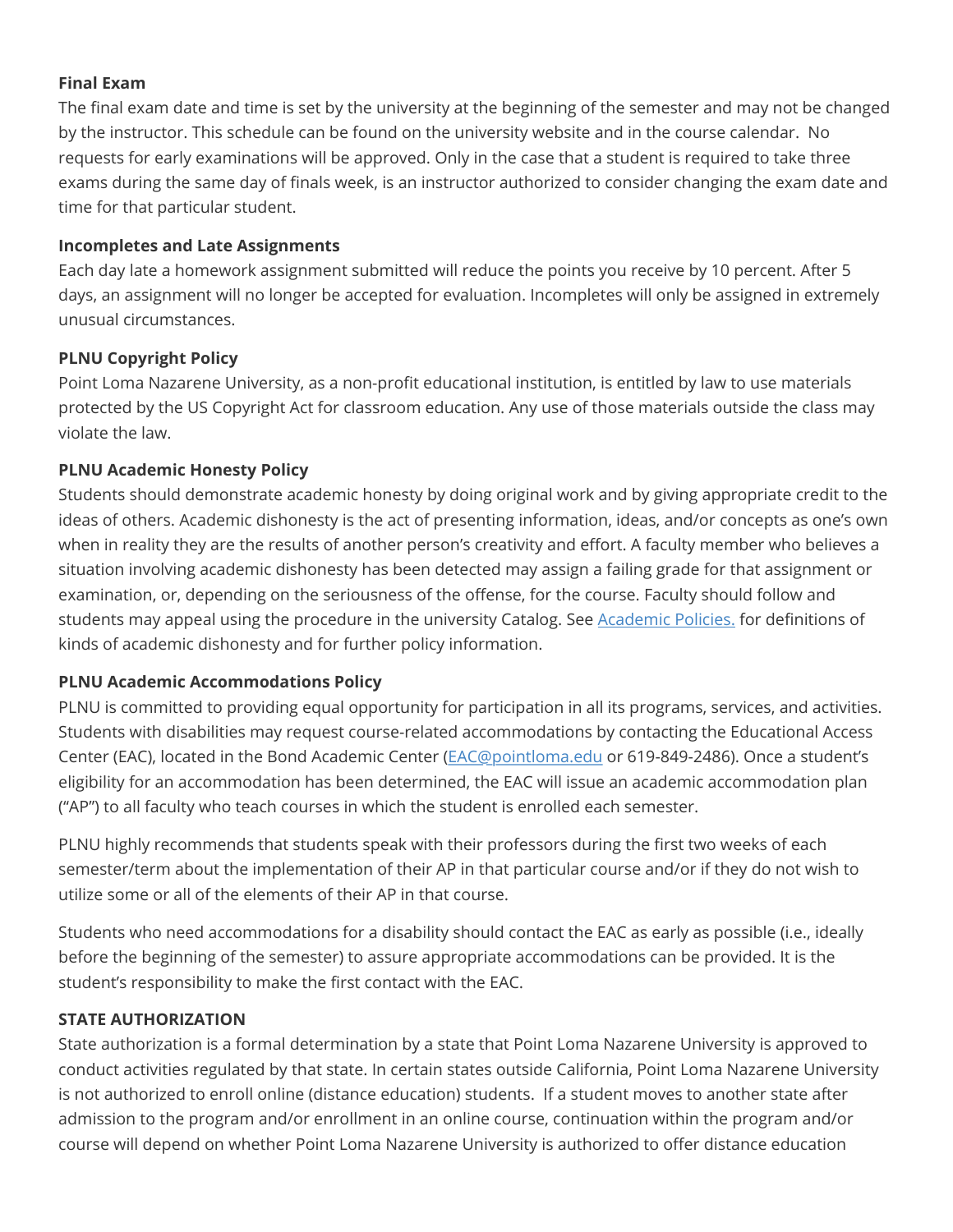courses in that state. It is the student's responsibility to notify the institution of any change in his or her physical location. Refer to the map on State Authorization to view which states allow online (distance education) outside of California.

# **PLNU Attendance and Participation Policy**

Attendance is expected at each class session. In the event of an absence you are responsible for the material covered in class and the assignments given that day. Regular and punctual attendance at all classes is considered essential to optimum academic achievement. If the student is absent from more than 10 percent of class meetings, the faculty member can file a written report which may result in de-enrollment. If the absences exceed 20 percent, the student may be de-enrolled without notice until the university drop date or, after that date, receive the appropriate grade for their work and participation. See [Academic Policies site.](https://catalog.pointloma.edu/content.php?catoid=46&navoid=2650#Class_Attendance) in the Undergraduate Academic Catalog. If absences exceed these limits but are due to university excused health issues, an exception will be granted.

## **Class Enrollment:**

It is the student's responsibility to maintain his/her class schedule. Should the need arise to drop this course (personal emergencies, poor performance, etc.), the student has the responsibility to follow through (provided the drop date meets the stated calendar deadline established by the university), not the instructor. Simply ceasing to attend this course or failing to follow through to arrange for a change of registration (drop/add) may easily result in a grade of F on the official transcript.

## **Spiritual Care**

Please be aware PLNU strives to be a place where you grow as whole persons. To this end, we provide resources for our students to encounter God and grow in their Christian faith. If students have questions, a [desire to meet with the chaplain or have prayer requests you can contact the Office of Spiritual Development](https://www.pointloma.edu/offices/spiritual-development) Links to an external site.

## **Topics and Assignments at a glance:**

| <b>Date</b> | <b>Topic</b>                    | <b>Reading</b> | <b>Hmk Due</b>   |
|-------------|---------------------------------|----------------|------------------|
| 1/13        | <b>Integrals Revisited</b>      |                |                  |
| 1/18        | <b>EMF</b>                      | 7.1            |                  |
| 1/20        | Induction                       | 7.2            | Hmk1             |
| 1/25        | Induction/Maxwell Equations     | 7.3            |                  |
| 1/27        | Maxwell's Equations 2           | 7.3            | Hmk <sub>2</sub> |
| 2/01        | Charge and Poynting Vector      | 8.1            |                  |
| 2/03        | Maxwell Stress tensor           | 8.2            | Hmk 3            |
| 2/08        | <b>Conservation and Momenum</b> | 8.3            |                  |
| 2/10        | Exam #1                         |                | Hmk4             |
|             |                                 |                |                  |